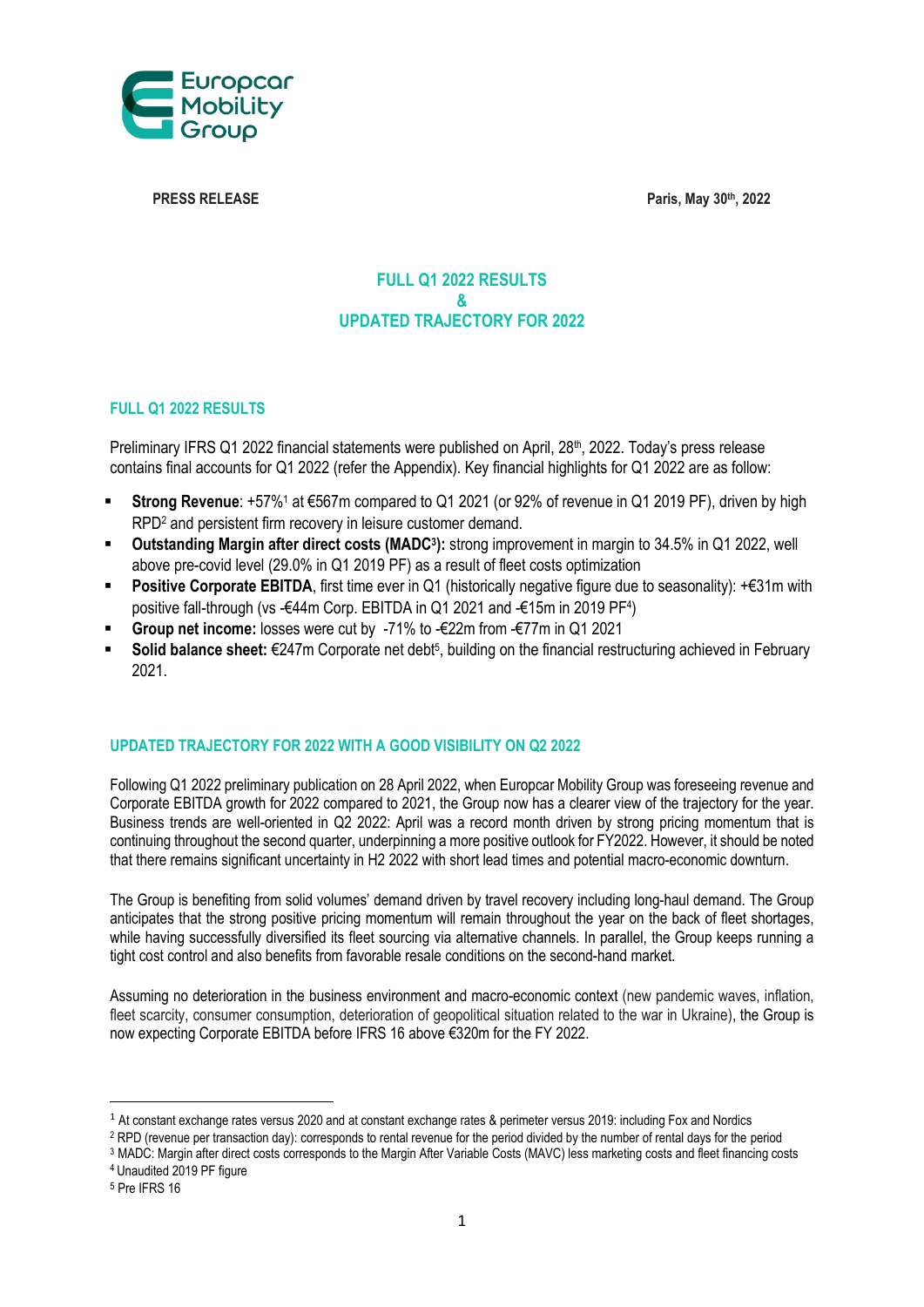

The Group is on track in the implementation of its strategic Connect roadmap and its financial trajectory with a return to a progressive normalization of fleet supply and rental pricing, combined with continuing cost inflation. Through digitisation of the customer experience and operations, as well as the launch of new offers and services, Europcar Mobility Group is thus confident in its capacity to deliver long-term, profitable growth while positioning the Group as a strong leader in sustainable mobility solutions.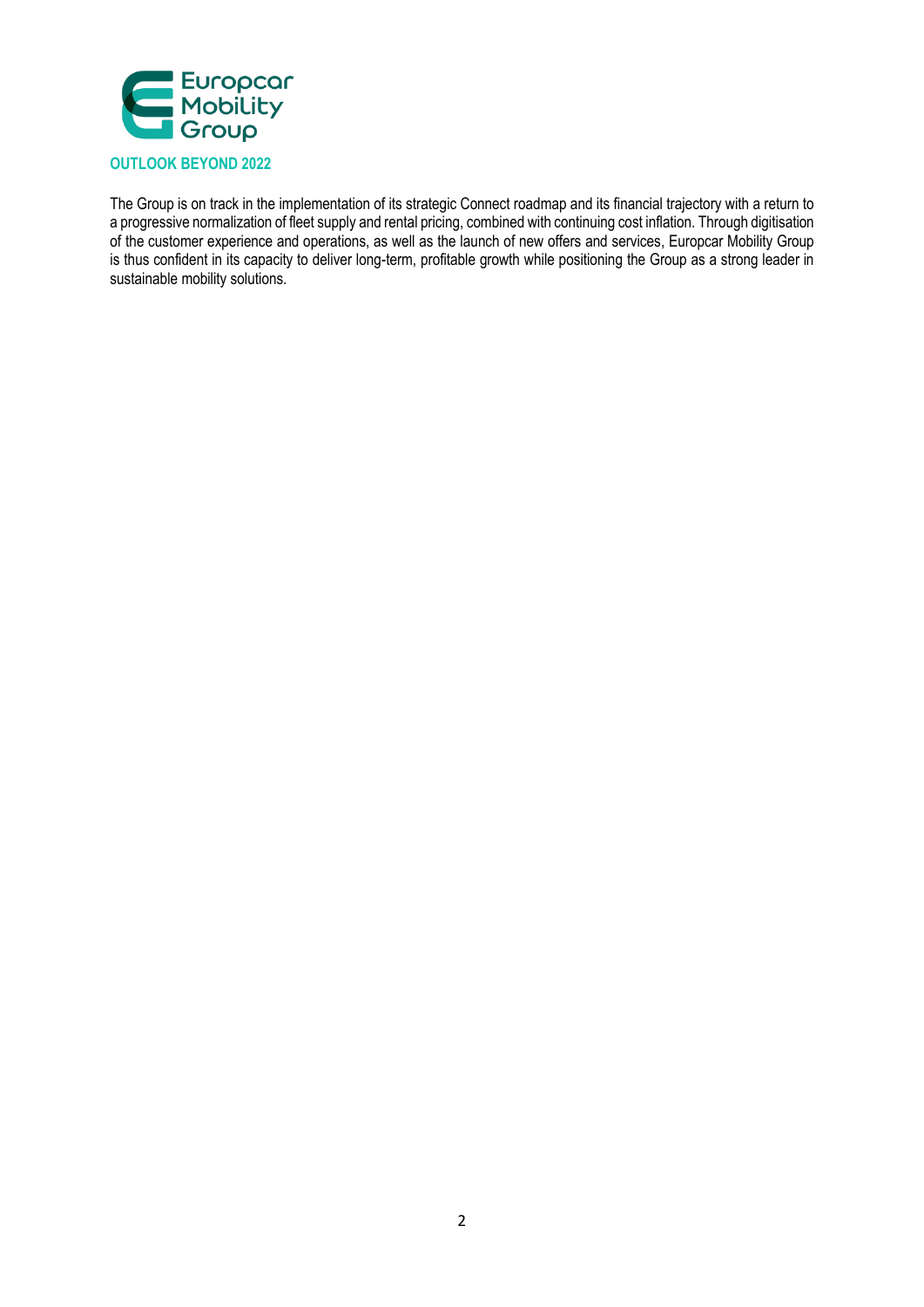

## **Contacts**

**Investor Relations** 

Caroline Cohen – [caroline.cohen@europcar.com](mailto:caroline.cohen@europcar.com)

## **Press Relations**

Valérie Sauteret - [valerie.sauteret@europcar.com](mailto:valerie.sauteret@europcar.com) Vincent Vevaud - [vincent.vevaud@europcar.com](mailto:vincent.vevaud@europcar.com)

### **About Europcar Mobility Group**

Europcar Mobility Group is a major player in mobility markets and listed on Euronext Paris. Europcar Mobility Group's purpose is to offer attractive alternatives to vehicle ownership, in a responsible and sustainable manner. With this in mind, the Group offers a wide range of car and van rental services – be it for a few hours, a few days, a week, a month or more – with a fleet equipped with the latest engines, and which will be increasingly "green" in the years to come.

Customers' satisfaction is at the heart of the Group's ambition and that of its employees. It also fuels the ongoing development of new offerings in the Group's three service lines - Professional, Leisure and Proximity - which respond to the specific needs and use cases of both businesses and individuals. The Group's 4 major brands are: Europcar® - the European leader of car rental and light commercial vehicle rental, Goldcar® - the low-cost car-rental Leader in Europe, InterRent® – 'mid-tier' car rental and Ubeeqo® – one of the European leaders of round-trip car-sharing (BtoB, BtoC). Europcar Mobility Group delivers its mobility solutions worldwide through an extensive network in over 140 countries (including wholly owned subsidiaries – 18 in Europe, 1 in the USA, 2 in Australia and New Zealand – completed by franchises and partners).

**Regulated information related to this press release is available on the website:**

<https://investors.europcar-group.com/results-center>

[www.europcar-mobility-group.com](http://www.europcar-mobility-group.com/)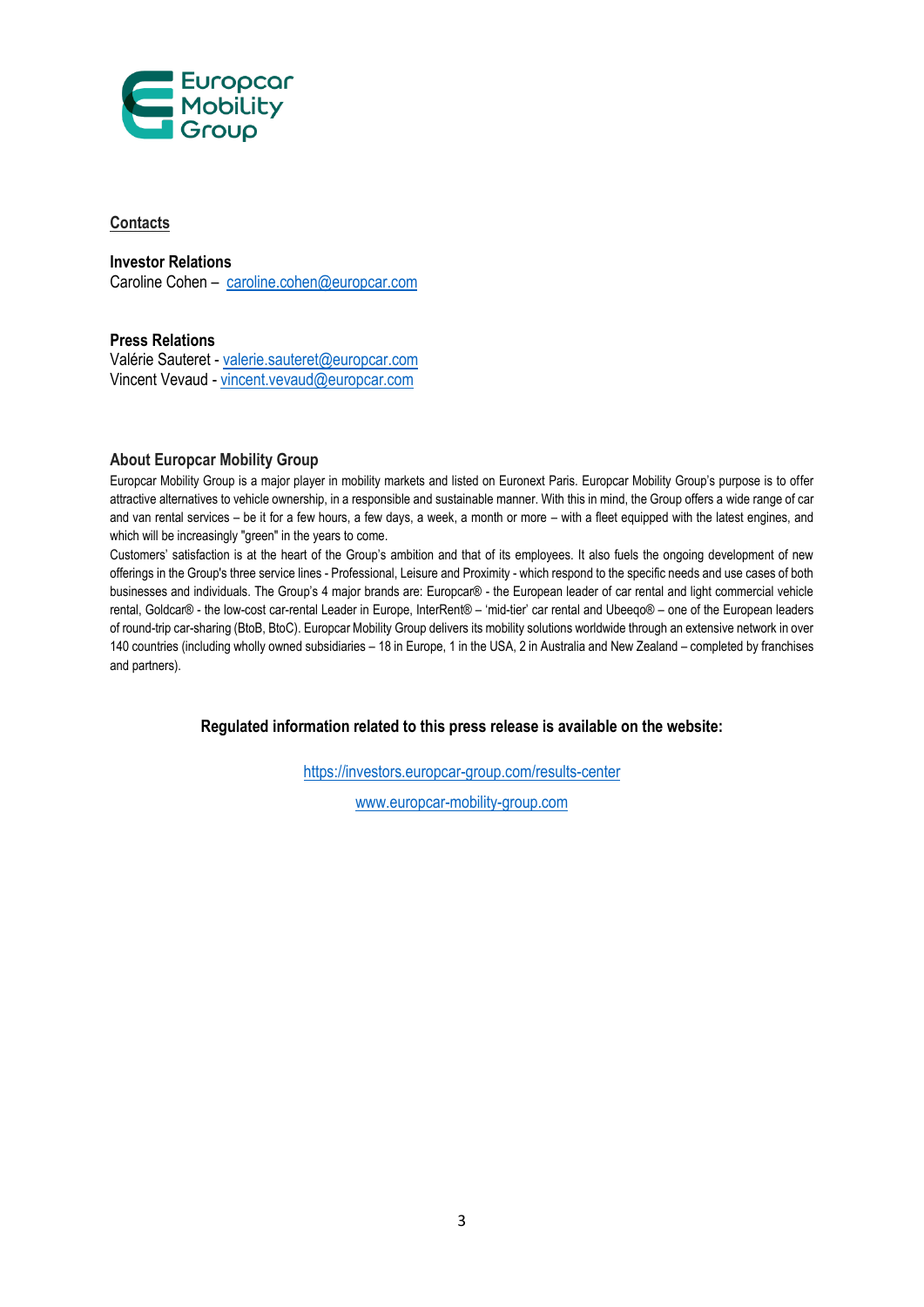## **Appendix 1 – P&L (Management account) in Q1 2022 (incl. & excl. IFRS 16)**

| All data in €m                                                   | Q1 2022 | Q1 2021 | % Change at constant<br>perimeter and currency | Q1 2019 | % Change at constant perimeter |
|------------------------------------------------------------------|---------|---------|------------------------------------------------|---------|--------------------------------|
| <b>Total revenue</b>                                             | 567.4   | 355.7   | 56.7%                                          | 619.4   | $-8.4%$                        |
| Average fleet size ('000)                                        | 243.7   | 187.2   | 30.2%                                          | 292.8   | $-16.7%$                       |
| Rental days volume (in Million)                                  | 15.8    | 11.7    | 34.9%                                          | 19.1    | $-17.3%$                       |
| Utilization rate                                                 | 72.0%   | 69.5%   |                                                | 72.6%   |                                |
| Fleet holding costs                                              | (143.4) | (114.3) | $-23.6%$                                       | (177.6) | 19.3%                          |
| Variable costs                                                   | (192.3) | (131.6) | $-43.5%$                                       | (219.9) | 12.6%                          |
| Sales and marketing expenses                                     | (3.5)   | (1.9)   | $-76.3%$                                       | (9.5)   | 63.8%                          |
| Fleet financing costs                                            | (32.7)  | (22.6)  | $-42.6%$                                       | (32.7)  | 0.0%                           |
| Direct & variable costs                                          | (371.8) | (270.4) | $-35.3%$                                       | (439.7) | 15.5%                          |
| <b>Margin after Direct costs</b>                                 | 195.6   | 85.3    | 124.3%                                         | 179.7   | 8.9%                           |
| In % of revenue                                                  | 34.5%   | 24.0%   |                                                | 29.0%   |                                |
| Network                                                          | (83.6)  | (60.0)  | $-37.2%$                                       | (102.2) | 18.2%                          |
| <b>HQ Costs</b>                                                  | (80.9)  | (69.8)  | $-14.5%$                                       | (92.0)  | 12.1%                          |
| Fixed & semi-fixed costs                                         | (164.4) | (129.7) | $-25.0%$                                       | (194.2) | 15.3%                          |
| <b>Adjusted Corporate EBITDA (IFRS 16)</b>                       | 31.2    | (44.4)  |                                                | (14.5)  |                                |
| In % of revenue                                                  | 5.5%    |         |                                                |         |                                |
| IFRS 16 impact on premises and parking                           | (16.5)  | (20.9)  |                                                | (19.2)  |                                |
| IFRS 16 impact on the fleet and financing costs & variable costs | (11.5)  | (5.3)   |                                                | (5.6)   |                                |
| Adjusted Corporate EBITDA excl. IFRS 16                          | 3.2     | (70.7)  |                                                | (39.3)  |                                |
| <b>Margin</b>                                                    | 0.6%    |         |                                                |         |                                |
| Depreciation - excluding vehicle fleet:                          | (39.7)  | (35.7)  | $-10.6%$                                       | (37.5)  | $-5.9%$                        |
| Impairment expense on non-current assets                         |         | 0.0     |                                                |         |                                |
| Non-recurring income and expense                                 | (2.0)   | (21.1)  |                                                | (12.1)  |                                |
| Other financing income and expense not related to the fleet      | (13.3)  | 19.2    | 162.7%                                         | (30.0)  | 55.7%                          |
| Profit/loss before tax                                           | (23.8)  | (82.0)  |                                                | (94.1)  |                                |
| Income tax                                                       | 1.4     | 5.4     |                                                | 23.8    |                                |
| Share of profit/(loss) of associates                             |         |         |                                                | (0.1)   |                                |
| Net profit/(loss) excl. IFRS 16                                  | (24.7)  | (76.0)  |                                                | (66.7)  |                                |
| Net profit/(loss) incl. IFRS 16                                  | (22.4)  | (76.7)  |                                                | (70.4)  |                                |

Fleet holding costs do not include the estimated interests included in operating lease. They are disclosed within the fleet financing expenses in the Management Accounts

MADC: Margin after direct costs corresponds to the Margin After Variable Costs (MAVC) less marketing costs and fleet financing costs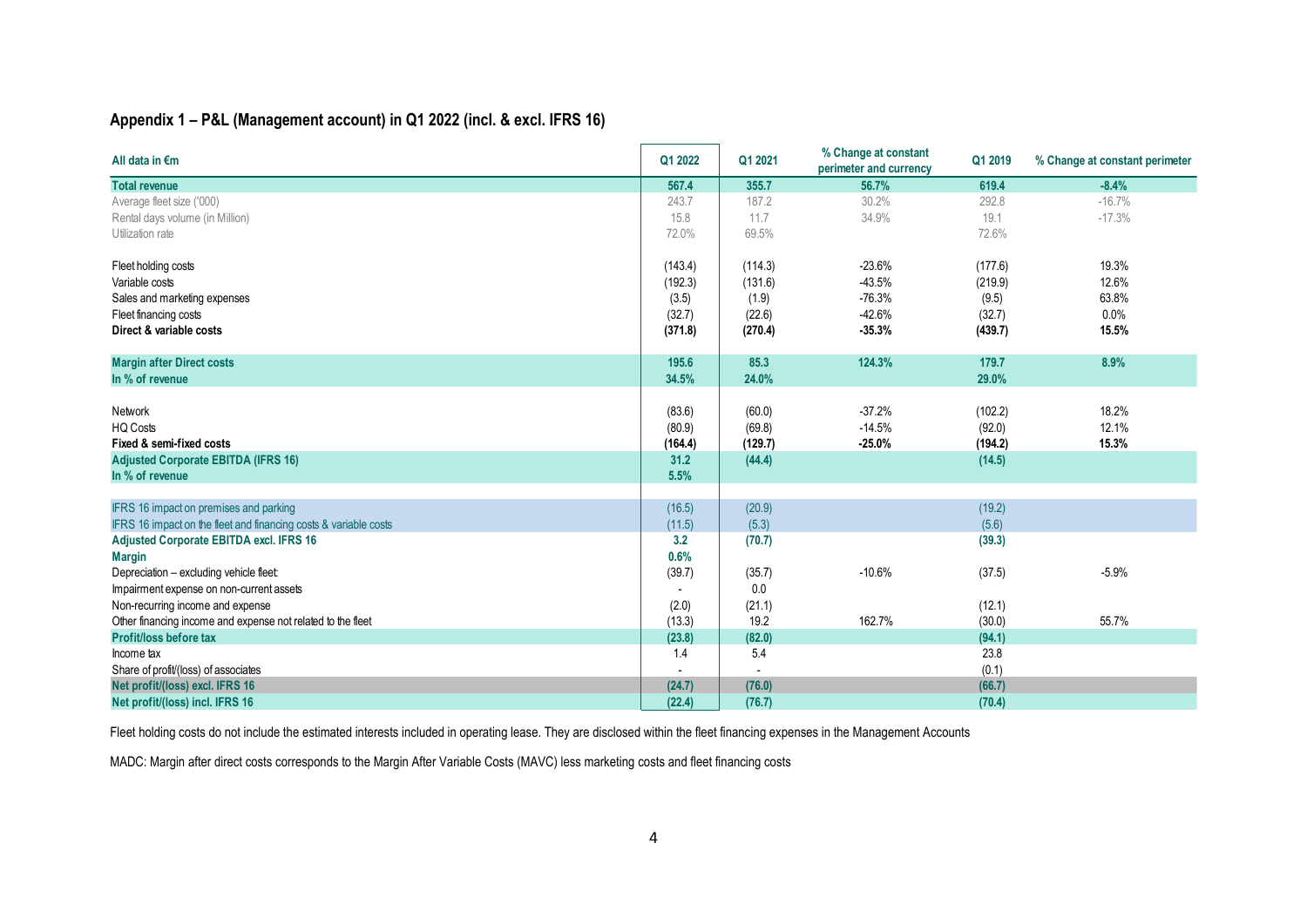# **Appendix 2 – IFRS Income Statement**

| In M€                                                       | Q1 2022       | Q1 2021              |  |
|-------------------------------------------------------------|---------------|----------------------|--|
|                                                             | After IFRS 16 | <b>After IFRS 16</b> |  |
|                                                             |               |                      |  |
| <b>Revenue</b>                                              | 567.4         | 355.7                |  |
|                                                             |               |                      |  |
| Fleet holding costs                                         | (150.4)       | (120.1)              |  |
| Fleet operating, rental and revenue related costs           | (192.3)       | (131.6)              |  |
| Personnel costs                                             | (113.1)       | (88.4)               |  |
| Network and head office overhead costs                      | (55.9)        | (43.0)               |  |
| Non-fleet depreciation, amortization and impairment expense | (39.7)        | (35.7)               |  |
| Other income                                                | 1.1           | (0.2)                |  |
| <b>Current operating income</b>                             | 17.2          | (63.2)               |  |
|                                                             |               |                      |  |
| Other non-recurring income and expense                      | (2.0)         | (21.1)               |  |
| <b>Operating income</b>                                     | 15.2          | (84.3)               |  |
|                                                             |               |                      |  |
| Net fleet financing expenses                                | (25.7)        | (16.9)               |  |
| Net non-fleet financing expenses                            | (11.4)        | (15.3)               |  |
| Net other financial expenses                                | (1.9)         | 34.4                 |  |
| <b>Net financing costs</b>                                  | (39.0)        | 2.3                  |  |
|                                                             |               |                      |  |
| Profit/(loss) before tax                                    | (23.8)        | (82.0)               |  |
|                                                             |               |                      |  |
| Income tax benefit/(expense)                                | 1.4           | 5.4                  |  |
| Net profit/(loss) for the period                            | (22.4)        | (76.7)               |  |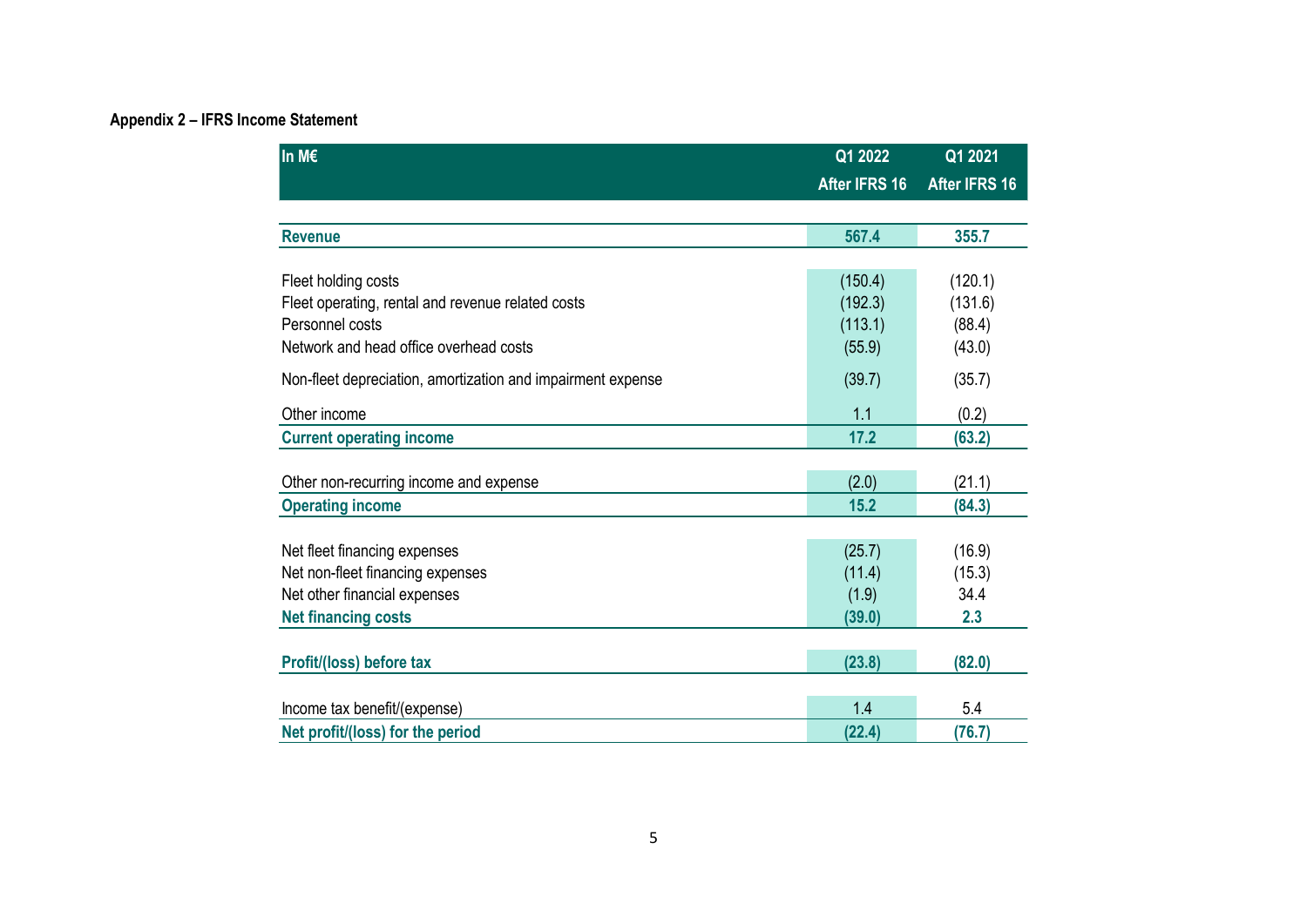# **Appendix 3 – Corporate operating free cash flow**

| All data in $\epsilon$ m                   | Q1 2022 | Q1 2021 |
|--------------------------------------------|---------|---------|
| <b>Adjusted Corporate EBITDA</b>           | 31.2    | (44.3)  |
| Lease liability repayment (IFRS 16 Impact) | (28.0)  | (26.3)  |
| Non-recurring expenses                     | (1.4)   | (8.8)   |
| Non-fleet capex                            | (14.9)  | (12.3)  |
| Change in NFWC and Provisions              | 58.2    | (5.3)   |
| Income tax paid                            | (0.9)   | (2.9)   |
| <b>Corporate operating free cash flow</b>  | 44.1    | (99.9)  |

**Appendix 4 – Reconciliation from consolidated accounts to management accounts (including IFRS 16)**

| All data in $\epsilon$ m                                      | Q1 2022 | Q1 2021 |
|---------------------------------------------------------------|---------|---------|
| <b>Adjusted Consolidated EBITDA</b>                           | 179.3   | 68.1    |
| Total Fleet depreciation and fleet financing expense (IFRS16) | (148.1) | (112.6) |
| <b>Adjusted Corporate EBITDA</b>                              | 31.2    | (44.4)  |
| Amortization, depreciation and impairment expense             | (39.7)  | (35.7)  |
| Reversal of net fleet financing expenses                      | 25.7    | 16.9    |
| <b>Current operating income</b>                               | 17.2    | (63.3)  |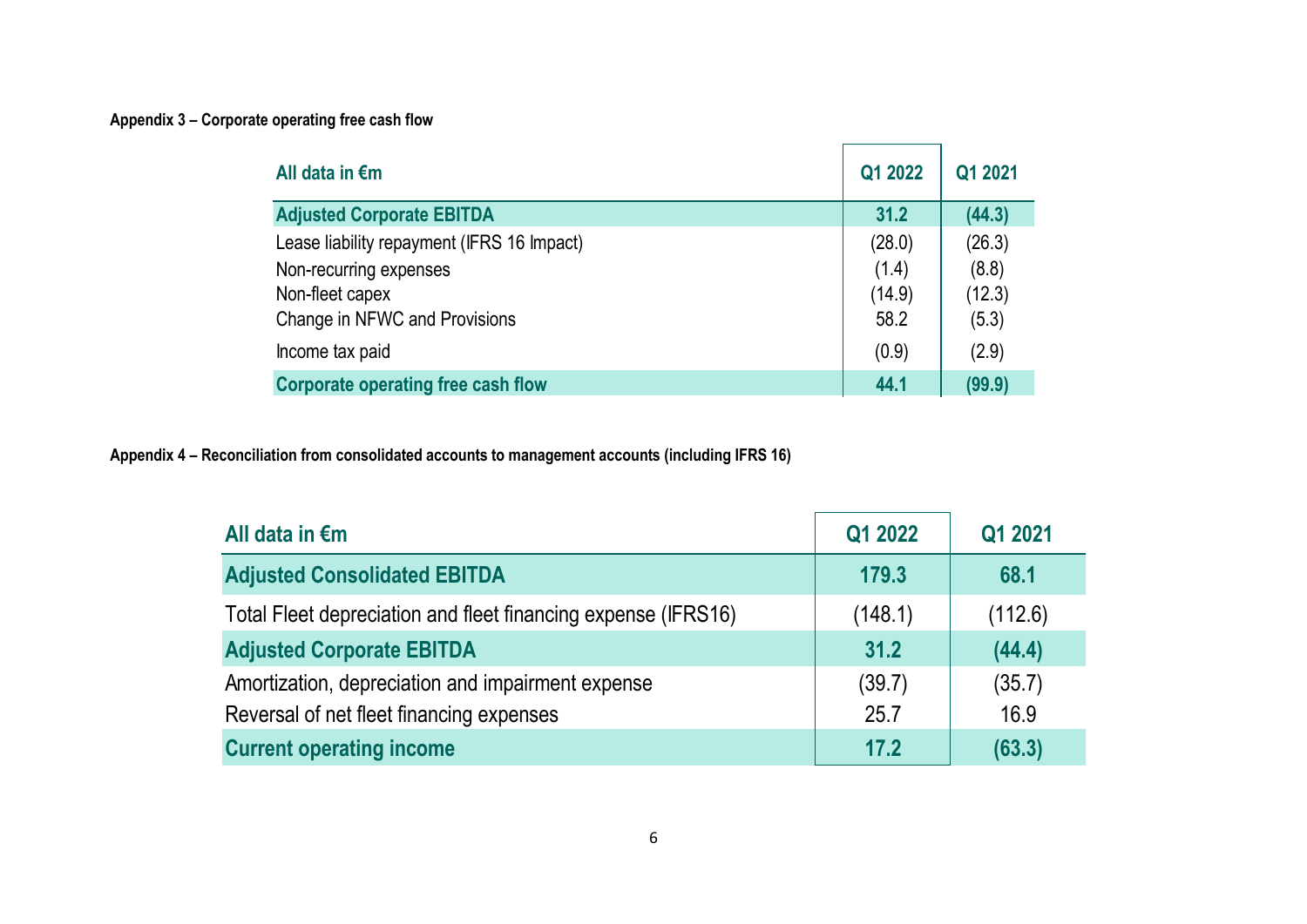## **Appendix 5: Impact IFRS 16 on Consolidated accounts, Adjusted Corporate EBITDA and Balance sheet**

All leases contracts are accounted for in the balance sheet through an asset representing the "Right of Use" of the leased asset along the contract duration, and the corresponding liability, representing the lease payments obligation.

| $P&L$ (in M $\varepsilon$ )                                                                                                   | Q1 2022<br>Excl. IFRS 16       | <b>IFRS 16 Impact</b> | Q1 2022<br>Incl. IFRS 16       |
|-------------------------------------------------------------------------------------------------------------------------------|--------------------------------|-----------------------|--------------------------------|
| <b>Revenue</b>                                                                                                                | 567                            | ٠                     | 567                            |
| Fleet, rental and revenue related costs<br><b>Personnel Costs</b><br>Network & HQ Costs<br>D&A and Impairment<br>Other Income | (355)<br>(113)<br>(72)<br>(17) | 12<br>16<br>(23)      | (343)<br>(113)<br>(56)<br>(40) |
| <b>Current operating Income</b>                                                                                               | 12                             | 5                     | 17                             |
| <b>Operating Income</b>                                                                                                       | 10                             | 5                     | 15                             |
| <b>Financial result</b>                                                                                                       | (36)                           | (3)                   | (39)                           |
| Profit before tax                                                                                                             | (26)                           | 2                     | (24)                           |
| <b>Net income</b>                                                                                                             | (25)                           | $\overline{2}$        | (22)                           |

## **Management P&L (in M€)**

| Restatement of Adj Corporate EBITDA (in M€) | Q1 2022<br>Excl. IFRS 16 | <b>IFRS 16 Impact</b> | Q1 2022<br>Incl. IFRS 16 |
|---------------------------------------------|--------------------------|-----------------------|--------------------------|
| <b>Current operating Income</b>             | 12                       |                       |                          |
| D&A and Impairment                          | 17                       | 23                    | 40                       |
| Net Fleet Financing expenses                | (25)                     | (0)                   | (26)                     |
| Adj Corporate EBITDA calculated             |                          | 28                    |                          |

| <b>Balance sheet in M€</b>                                      | <b>Mar 2022</b> |
|-----------------------------------------------------------------|-----------------|
| <b>Assets:</b>                                                  | 432             |
| -Property, Plant & Equipment<br>- Rental Fleet in balance sheet | 266<br>165      |
| Liabilities :                                                   | 435             |
| - Liabilities linked to non-fleet leases                        | 278             |
| - Liabilities linked to fleet leases                            | 157             |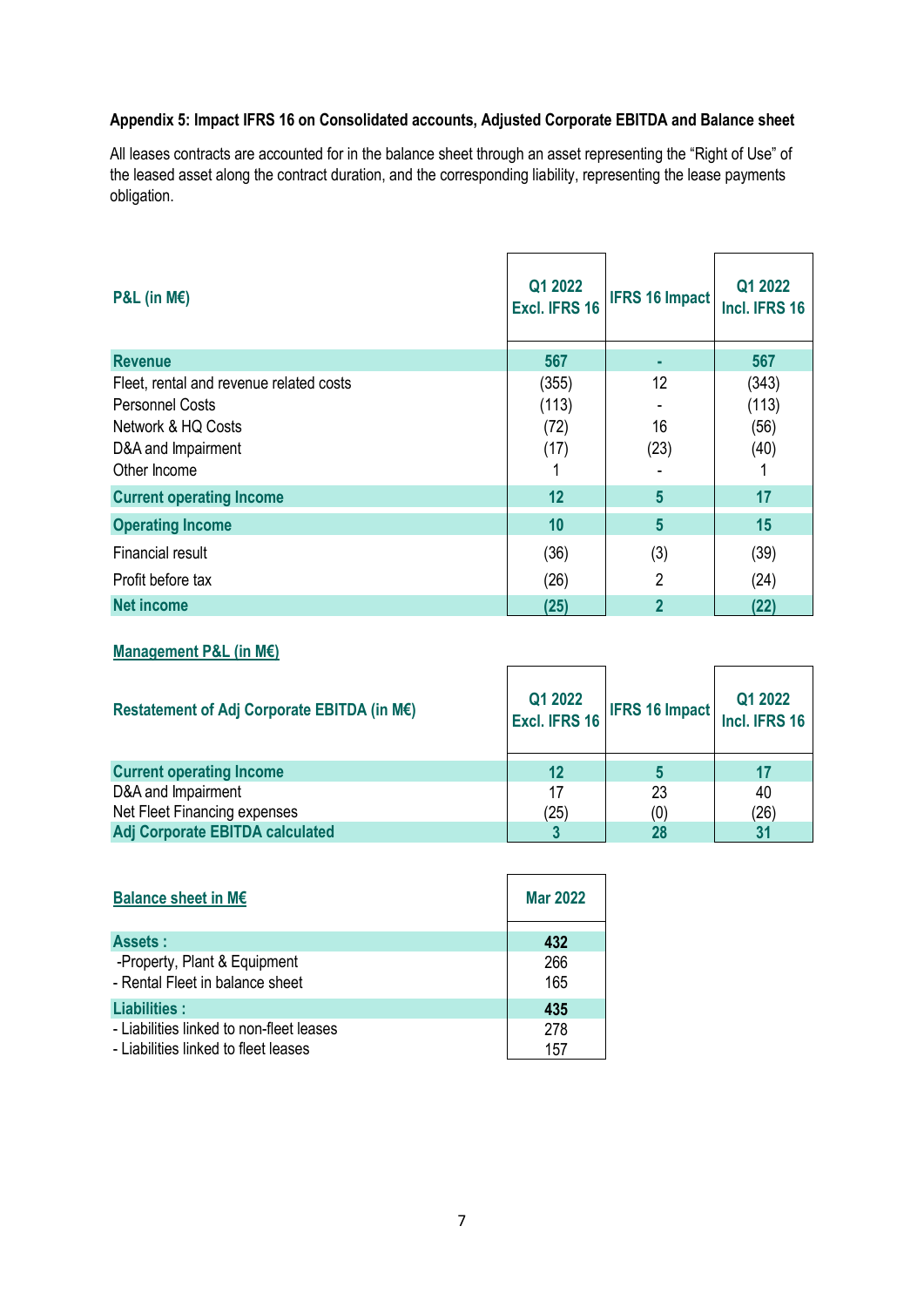## **Appendix 6 – IFRS Balance Sheet**

| In M€                                                       | <b>Mar 2022</b> | <b>Dec 2021</b> |
|-------------------------------------------------------------|-----------------|-----------------|
|                                                             | After IFRS 16   | After IFRS 16   |
| <b>Assets</b>                                               |                 |                 |
| Goodwill                                                    | 1 009.6         | 1 007.5         |
| Intangible assets                                           | 1 060.0         | 1058.8          |
| Property, plant and equipment                               | 402.4           | 401.1           |
| Other non-current financial assets                          | 77.8            | 46.9            |
| Deferred tax assets                                         | 210.5           | 192.0           |
| <b>Total non-current assets</b>                             | 2760.3          | 2706.4          |
| Inventory                                                   | 21.2            | 19.6            |
| Rental fleet recorded on the balance sheet                  | 2738.8          | 2861.2          |
| Rental fleet and related receivables                        | 643.7           | 649.2           |
| Trade and other receivables                                 | 417.5           | 434.2           |
| <b>Current financial assets</b>                             | 17.7            | 20.7            |
| Current tax assets                                          | 33.1            | 26.8            |
| Restricted cash                                             | 128.9           | 127.9           |
| Cash and cash equivalents                                   | 350.2           | 298.9           |
| <b>Total current assets</b>                                 | 4 3 5 1 . 1     | 4 4 3 8.4       |
| <b>Total assets</b>                                         | 7 111.4         | 7 144.7         |
|                                                             |                 |                 |
| <b>Equity</b><br>Total equity attributable to the owners of |                 |                 |
| <b>Europcar Mobility Group</b>                              | 1646.2          | 1610.9          |
| Non-controlling interests                                   | 0.9             | 0.9             |
| <b>Total equity</b>                                         | 1647.1          | 1611.8          |
| <b>Liabilities</b>                                          |                 |                 |
| <b>Financial liabilities</b>                                | 1 3 3 1 . 8     | 1 336.0         |
| Non-current liabilities related to leases                   | 212.1           | 209.5           |
| Non-current financial instruments                           | 9.1             | 28.9            |
| Employee benefit liabilities                                | 124.1           | 142.5           |
| Non-current provisions                                      | 9.5             | 10.4            |
| Deferred tax liabilities                                    | 238.1           | 212.5           |
| Other non-current liabilities                               | 0.1             | 0.1             |
| <b>Total non-current liabilities</b>                        | 1924.8          | 1940.0          |
| Current portion of financial liabilities                    | 1940.3          | 2 133.0         |
| Current liabilities related to leases                       | 223.1           | 220.3           |
| <b>Employee benefits</b>                                    | 2.2             | 2.2             |
| <b>Current provisions</b>                                   | 244.9           | 246.5           |
| <b>Current tax liabilities</b>                              | 38.9            | 36.3            |
| Rental fleet related payables                               | 471.8           | 380.9           |
| Trade payables and other liabilities                        | 618.3           | 573.6           |
| <b>Total current liabilities</b>                            | 3 5 3 9.4       | 3 592.9         |
| <b>Total liabilities</b>                                    | 5 4 6 4 . 3     | 5 5 3 2.9       |
| <b>Total equity and liabilities</b>                         | 7 111.4         | 7 144.7         |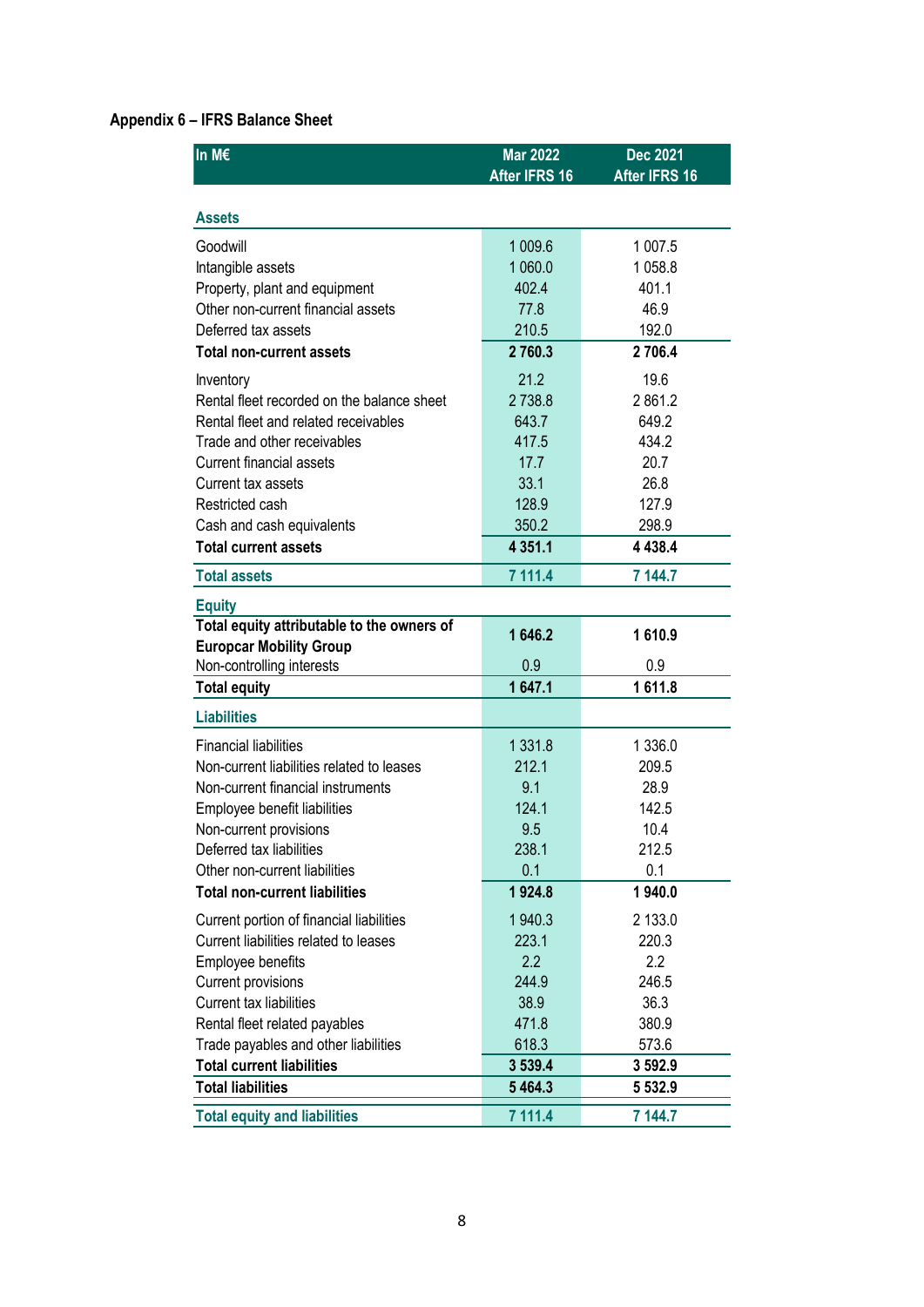## **Appendix 7 – IFRS Cash Flow Statement**

| In M€                                                                                                | Q1 2022       | Q1 2021       |
|------------------------------------------------------------------------------------------------------|---------------|---------------|
|                                                                                                      | After IFRS 16 | After IFRS 16 |
|                                                                                                      |               |               |
| Profit/(loss) before tax                                                                             | (23.8)        | (82.0)        |
| <b>Reversal of the following items</b>                                                               |               |               |
| Depreciation and impairment expenses on property, plant and equipment                                | 28.5          | 27.1          |
| Amortization and impairment expenses on intangible assets                                            | 11.2          | 8.6           |
| Changes in provisions and employee benefits                                                          | (1.4)         | (11.2)        |
| Recognition of share-based payments                                                                  |               | 0.1           |
| Profit/(loss) on disposal of assets                                                                  |               | 0.1           |
| IFRIC 19 impact                                                                                      |               | (48.4)        |
| Other non-cash items                                                                                 | (2.0)         | (5.2)         |
| Total net interest costs                                                                             | 38.6          | 35.3          |
| Amortization of transaction costs                                                                    | 2.2           | 14.1          |
| Net financing costs                                                                                  | 40.8          | 49.3          |
| Net cash from operations before changes in working capital                                           | 53.3          | (61.7)        |
| Changes to the rental fleet recorded on the balance sheet                                            | 134.4         | 180.5         |
| Changes in fleet working capital                                                                     | 96.1          | (69.8)        |
| Changes in non-fleet working capital                                                                 | 60.3          | (4.6)         |
| Cash generated from operations                                                                       | 344.2         | 44.4          |
| Income taxes received/paid                                                                           | (0.9)         | (2.9)         |
| Net interest paid                                                                                    | (29.7)        | (22.7)        |
| Net cash generated from (used by) operating activities                                               | 313.5         | 18.8          |
|                                                                                                      |               |               |
| Acquisition of intangible assets and property, plant and equipment                                   | (14.9)        | (13.0)        |
| Proceeds from disposal of intangible assets and property, plant and equipment                        | (0.0)         | 0.7           |
| Acquisition of subsidiaries, net of cash acquired and other financial investments                    | (7.3)         | 3.1           |
| Net cash used by investing activities                                                                | (22.2)        | (9.2)         |
| Capital increase (net of fees paid)                                                                  |               | 247.4         |
| (Purchases) / Sales of treasury shares net                                                           |               | (0.1)         |
| Change in other borrowings                                                                           | (206.9)       | (233.3)       |
| Change in rental debts                                                                               | (30.2)        | (34.7)        |
| Payment of transaction costs                                                                         | (5.0)         | (4.8)         |
| Net cash generated from (used by) financing activities                                               | (242.1)       | (25.4)        |
|                                                                                                      |               |               |
| Cash and cash equivalent at beginning of period                                                      | 426.2         | 444.6         |
| Net increase/(decrease) in cash and cash equivalents after effect of foreign exchange<br>differences | 49.3          | (15.8)        |
| Effect of foreign exchange differences and others                                                    | (0.2)         | 2.8           |
| Cash and cash equivalents at end of period                                                           | 475.3         | 431.6         |
|                                                                                                      |               |               |